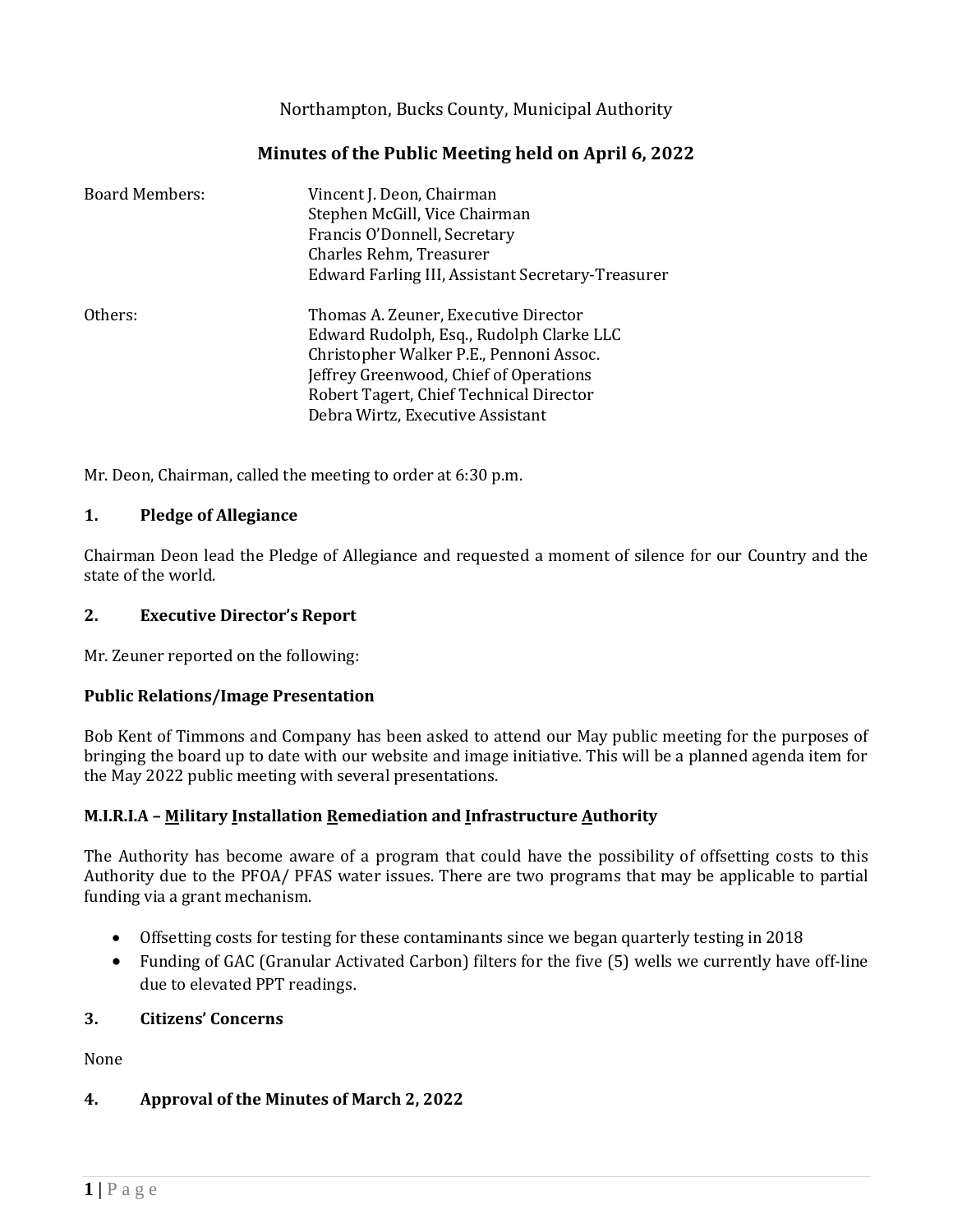A motion (O'Donnell- McGill) to approve the Minutes of March 2, 2022, with 5 ayes.

## **5. Check Requisitions / Accounts Payable**

A motion (Rehm-Farling) adopting the following resolutions passed 5 with ayes.

## **Requisition No. 2249** dated 03/09/2022 in the amount of \$246,276.17.

The major items paid under **Requisition No. 2249** are as follows: A. C. Schultes, Inc. - \$15,843.00; Capital One Trade Credit - \$1,191.40; Eagle Power Turf - \$1,292.92; First National Bank of Newtown - \$59,129.38; Foley Inc. - \$3,500.00; Link Computer Corp. - \$3,803.79; LookFirst Tech. - \$1,091.50; PECO - \$20,503.40; RIO Supply Inc. - \$24,075.18; Teamster Health & Welfare Fund - \$17,677.55; USPS - \$7,500.00; and \$85,000.00 for payroll.

## **Requisition No. 2250** dated 03/23/2022 in the amount of \$863,908.65.

The major items paid under **Requisition No. 2250** are as follows: Addisville Commons - \$14,778.80; BCWSA - Sewer - \$434,381.33; BCWSA – Water - \$143,652.65; Coyne Chemical - \$2,657.20; CSL Services Inc. - \$6,550.00; Exeter Supply Co. Inc. - \$10,090.00; Geiger Pump & Equip. - \$1,237.32; Independence Blue Cross - \$12,303.81; JH Shanahan - \$2,244.00; Karl Hops Inc. - \$2,320.63; M.J. Reider Assoc. - \$2,079.50; Pennoni Assoc. Inc. - \$61,483.02; Rudolph Clarke LLC - \$11,062.50; Toll Bros. - \$28,812.85; Upper Southampton MUA - \$37,670.28; Witmer Public Safety Group - \$1,314.00; and \$85,000.00 for payroll.

### **Requisition No. 2251** dated 04/06/2022 in the amount of \$262,410.06.

The major items paid under **Requisition No. 2251** are as follows: Cues - \$3,429.88; Environmental Products - \$1,102.74; First National Bank of Newtown - \$59,129.38; Gannett Fleming Co. - \$1,900.00; Guardian - \$4,296.56; Hajoca Corp. - \$18,311.25; Hannon Auto Service - \$1,162.13; Karl Hops Inc. - \$1,256.75; Kennedy Culvert & Supply - \$1,830.00; Link Computer Corp. - \$3,993.98; LookFirst Tech. - \$1,123.25; M.J. Reider Assoc. - \$1,087.55; Office Basics - \$1,469.61; PECO - \$18,581.75; RIO Supply Inc. - \$17,528.40; Timmons & Co. - \$5,475.00; Trugrit Traction Inc. - \$1,184.28; Verizon - \$1,176.45; Warminster MUA - \$23,232.05; and \$85,000.00 for payroll.

### **6. Resolution 2022-1261 Line of Credit – First National Bank of Newtown**

A motion (McGill-O'Donnell) made to approve Resolution No. 2022-1261 for the purpose of a standby Revolving Letter of Credit (Note) with the First National Bank of Newtown as follows:

*A RESOLUTION AUTHORIZING THE ISSUANCE BY THE NORTHAMPTON, BUCKS COUNTY, MUNICIPAL AUTHORITY (THE"AUTHORITY")OF ITS WATER AND SEWER REVENUE NOTE (THE "NOTE") IN THE PRINCIPAL AMOUNT OF THREE MILLION DOLLARS (\$3,000,000), ACCEPTING A PROPOSAL FOR THE PURCHASE OF THE NOTE; AUTHORIZING THE PROPER OFFICERS OF THE AUTHORITY TO EXECUTE AND DELIVER THE NOTE AND OTHER SECURITY DOCUMENTS REQUIRED IN CONNECTION THEREWITH; APPROVING, RATIFYING AND CONFIRMING THE ACTION OF SUCH OFFICERS; MAKING COVENANTS, REPRESENTATIONS AND WARRANTIES AS TO CERTAIN TAX MATTERS; APPOINTING NOTE COUNSEL TO THE AUTHORITY; PROVIDING FOR THE EFFECTIVE DATE OF THE RESOLUTION; DECLARING THE EFFECTIVENESS OF THE BALANCE OF THE RESOLUTION UPON INVALIDITY OF ANY PROVISION, SECTION, SENTENCE, CLAUSE OR PART OF THIS RESOLUTION; AND REPEALING INCONSISTENT PROVISIONS.*

passed with 4 ayes Mr. Deon abstained

# **7. Resolution 2022-1263 Advent Lutheran Church Land Development**

A motion (McGill-O'Donnell) made to ratify, Thomas Zeuner, as Executive Director of the Authority, approving and executing the Land Development Improvement Agreement ("Agreement") on behalf of the Authority with Green Tree Group Contracting LLC, as Developer of the Advent Lutheran Church project of